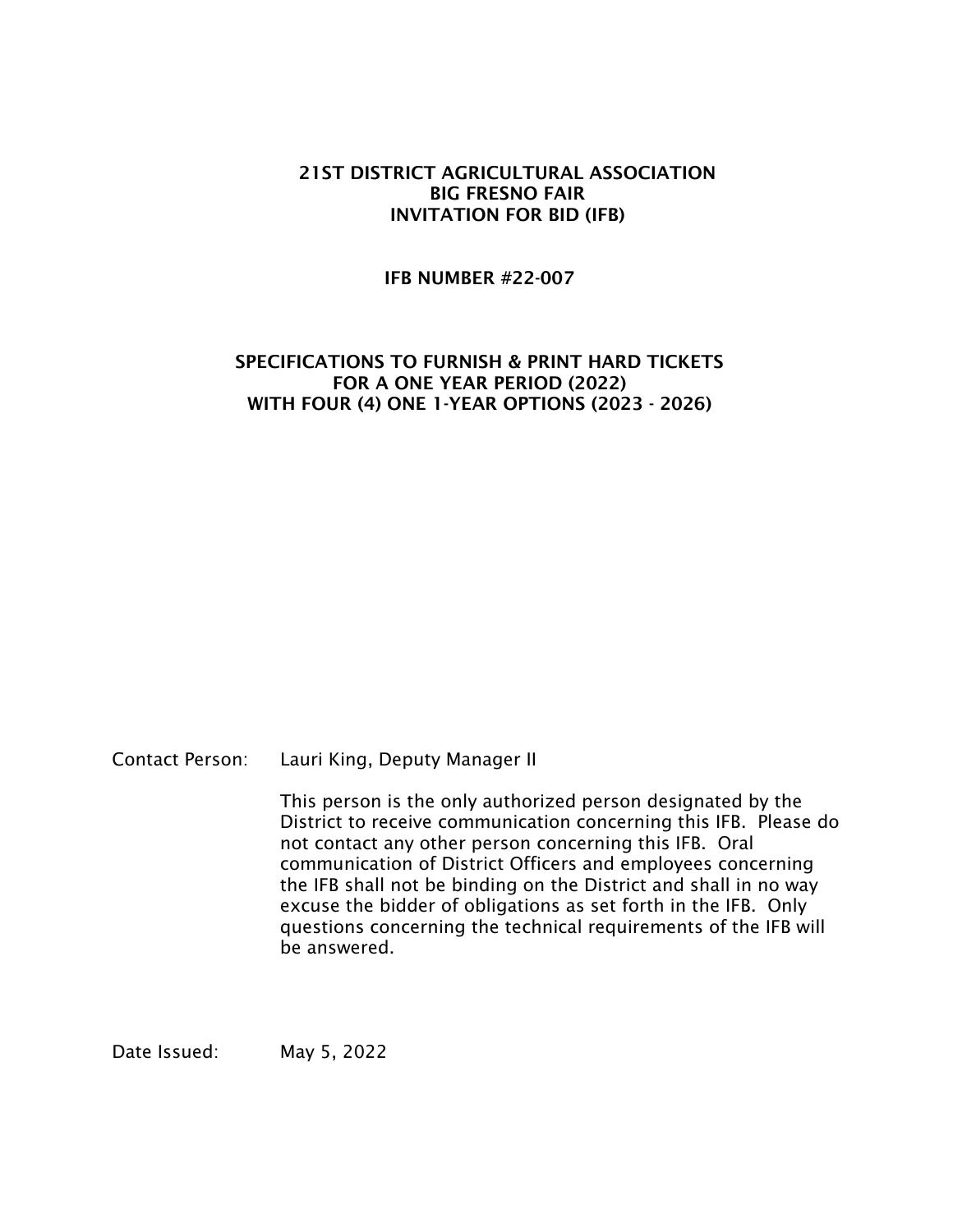Printed Hard Tickets **Printed Hard Tickets Page 2 of 19** IFB #22-007 – May 5, 2022

# DEFINITIONS

| <b>BIDDER</b> | The individual, company, organization, or business entity<br>submitting the proposal in response to the IFB.                                                                                                                                                               |  |
|---------------|----------------------------------------------------------------------------------------------------------------------------------------------------------------------------------------------------------------------------------------------------------------------------|--|
| <b>DAA</b>    | Refers to the District Agricultural Association which is a State<br>agency of the State of California and is not a local agency of<br>government.                                                                                                                          |  |
| F&E           | Refers to the Division of Fairs and Expositions, Department of<br>Food and Agriculture, which is a branch of the agency of State of<br>California overseeing the activities of District Agricultural<br>Associations and County and Citrus Fruit Fairs. F&E is located at: |  |
|               | 2800 Gateway Oaks Dr., Room 257<br>Sacramento, CA 95833                                                                                                                                                                                                                    |  |
|               | <b>Mailing Address:</b>                                                                                                                                                                                                                                                    |  |
|               | 1220 N Street<br>Sacramento, CA 95814                                                                                                                                                                                                                                      |  |

IFB Invitation for Bid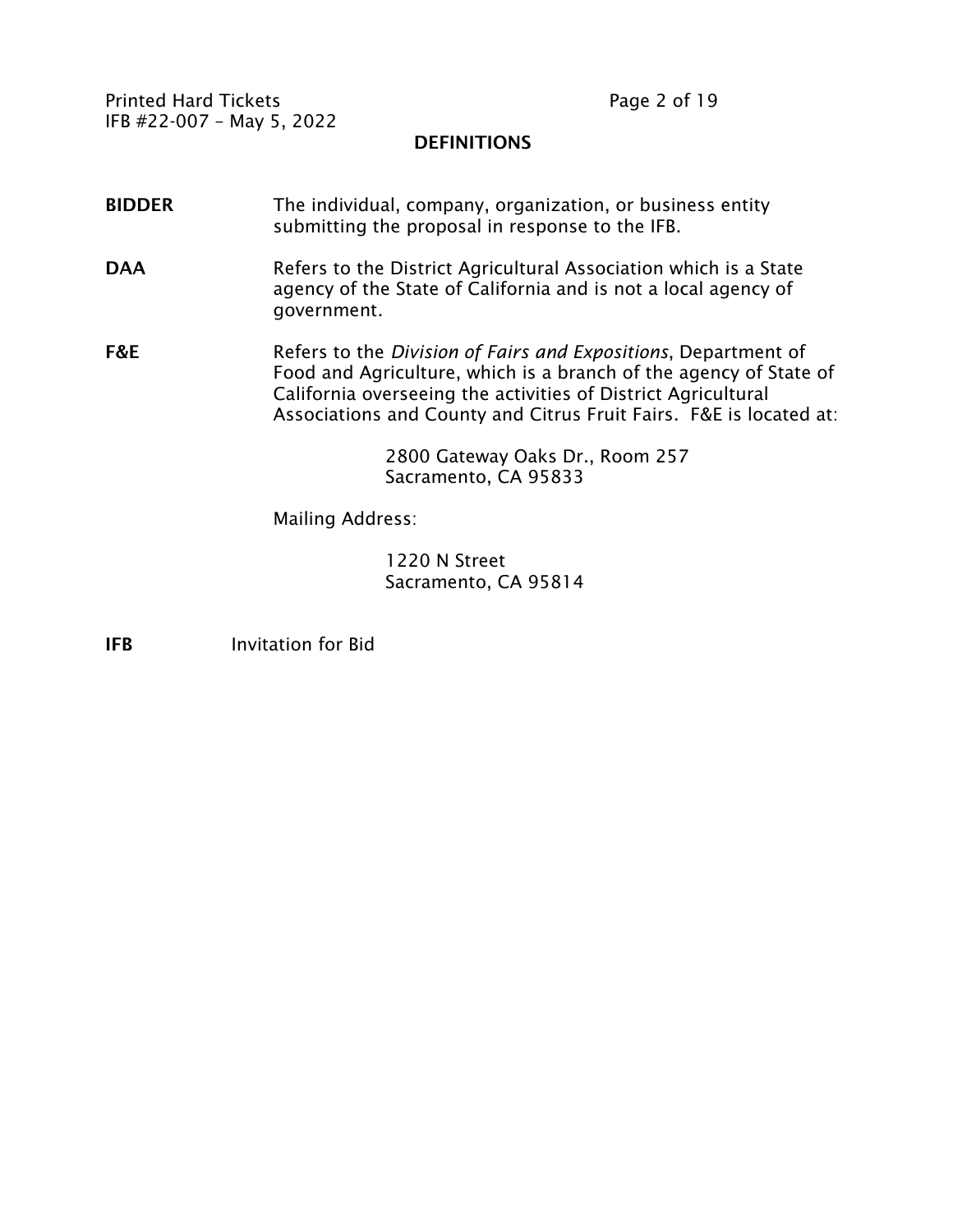Printed Hard Tickets **Printed Hard Tickets Page 3 of 19** IFB #22-007 – May 5, 2022

### TECHNICAL INFORMATION

#### A. BIDDER RESPONSIBILITY

Read the documents very carefully as the DAA shall not be responsible for errors and omissions on the part of the bidder. Carefully review final submittal as reviewers will not make interpretations or correct detected errors in calculations.

#### B. PURPOSE

The Board of Directors of the 21<sup>st</sup> District Agricultural Association, in releasing this IFB, intends to award a contract to furnish and print hard tickets for a one (1) year period (2022) with four (4) one 1-year options, (2023 – 2026) for the Big Fresno Fair.

#### C. TENTATIVE SCHEDULE

| <b>IFB Released</b>                                             | May 5, 2022           |
|-----------------------------------------------------------------|-----------------------|
| Bids due at DAA's administration office<br>no later than 2 p.m. | May 23, 2022          |
| <b>Contract Award</b>                                           | May 24, 2022          |
| Notice of proposed award posted and mailed                      | May 25 - June 2, 2022 |
| Date award to be final if no protest received                   | June 3, 2022          |

#### D. DELIVERY OF BIDS AND CONTACT PERSON FOR INFORMATION

Pursuant to the law, no bids shall be considered which have not been received at the place, and prior to the closing time, stated in this IFB. Direct questions concerning the technical requirements of the IFB to:

> Lauri King, Deputy Manager II 21<sup>st</sup> District Agricultural Association The Big Fresno Fair, IFB #22-007 1121 S. Chance Avenue Fresno, Ca. 93702 (559) 650-3247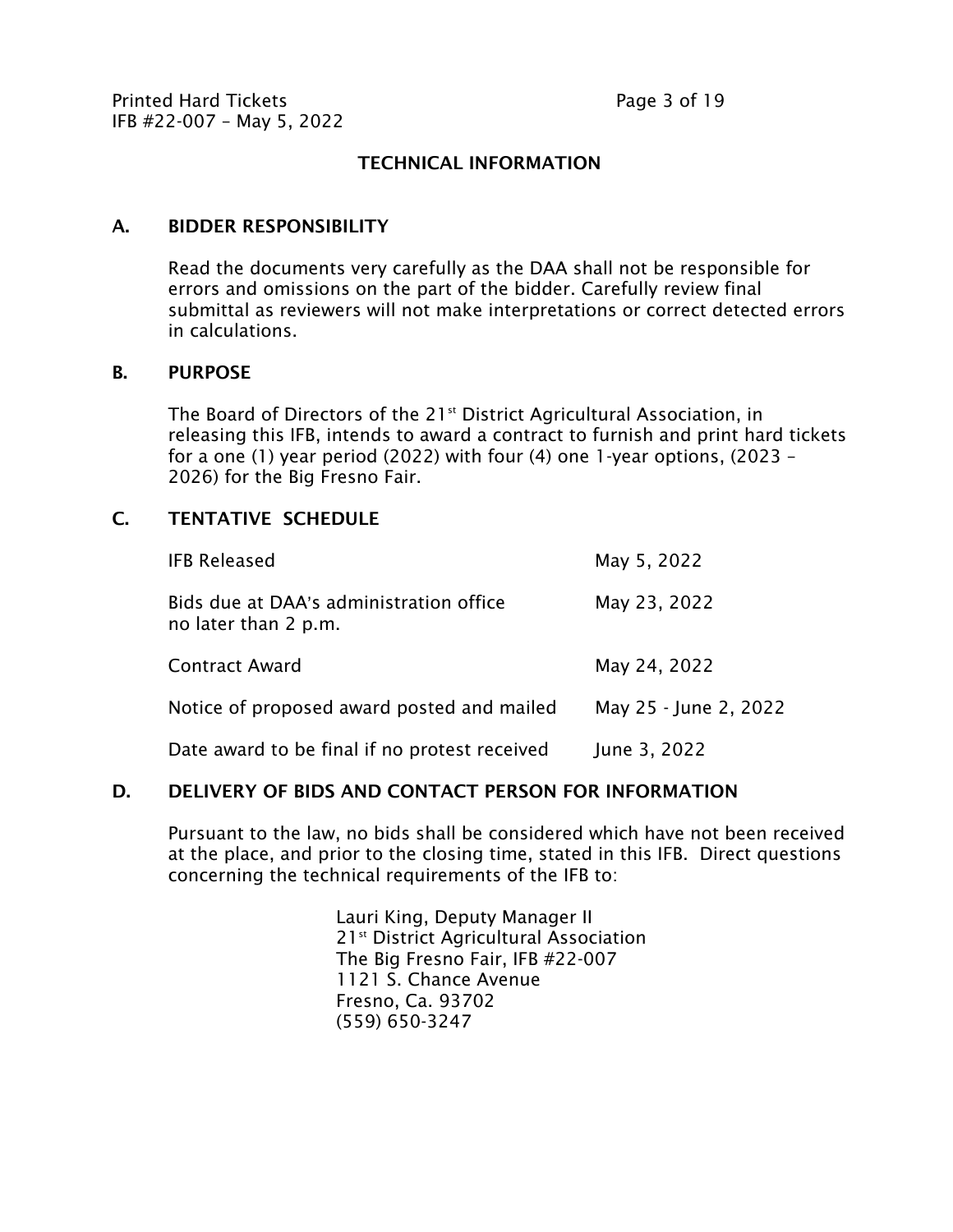Printed Hard Tickets **Printed Hard Tickets Page 4 of 19** IFB #22-007 – May 5, 2022

# E. INSTRUCTIONS TO BIDDERS

This section details mandatory format instructions to the bidder. Please note that all bids submitted must follow the instructions; all information must be presented in the manner requested; all questions must be answered; and all requested data must be supplied. If the following information (listed below) is not submitted with the *technical proposal,* your bid may be deemed non-responsive and may be rejected.

Each bid must be placed in a sealed envelope and clearly labeled, as stated in D above, in response to the IFB.

The following items and all forms must be submitted where applicable or mandatory.

- Three (3) copies of the "Bidder/Contractor Status Form*",* which must be completed, dated, and signed (Mandatory).
- Three (3) copies of the "Financial Proposal Bid Form" which must be completed, dated, and signed, (Mandatory).
- Three (3) copies of the attached DVBE documentation forms, see section N of this document;
- Three copies of the Small Business Certification Letter if bidder is claiming the Small Business Preference and has already received "Certification Approval Letter"; or if application for the preference has been submitted to OSDS, a sheet of paper stating that the application has been submitted to OSDS and date submitted; or if claiming the preference as a non-small business subcontracting with certified SB/MB, a sheet of paper listing the small businesses committed to subcontract with for a commercially useful function in the performance of the contract. Include sub-contractor's certification or indicate if application is on file with OSDS, mandatory, if bidder is claiming the 5% Small Business Preference.
- An insurance certificate to be submitted in accordance with CFSA Insurance Requirements and submitted to the Fair at the time the contract is signed, if applicable, unless it is on file with F & E and/or CFSA.
- Three (3) copies of licenses or any other certificates that are required, if applicable.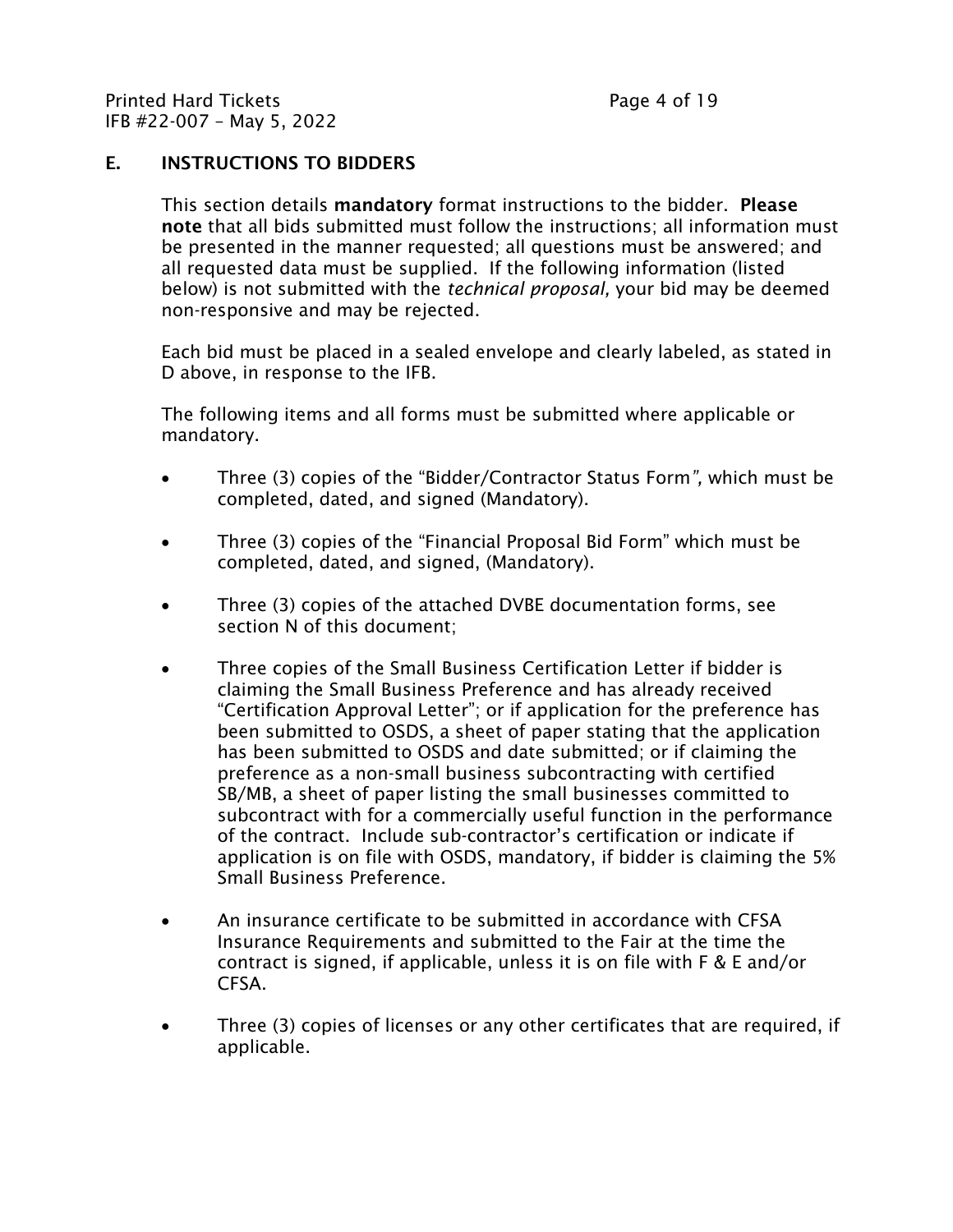Printed Hard Tickets **Page 5 of 19** IFB #22-007 – May 5, 2022

# F. WORK STATEMENT AND TERMS AND CONDITIONS

The Work Statement describes the work to be performed by the bidder who is awarded this contract and the terms and conditions which shall be deemed to be incorporated and will become a part of any contract awarded pursuant to this IFB. The contract awarded pursuant to this IFB will also contain the Standard Contract Terms and Conditions and will be incorporated and made a part of the contract. All terms and conditions are fixed and non-negotiable.

- 1. Bids are being accepted to furnish and print hard tickets for a one (1) year period (2022) with four (4) one 1-year options, (2023 – 2026) for the Big Fresno Fair. Contractor will be paid for services rendered upon satisfactory completion of contract.
- 2. The bid shall be on a lump sum basis for the printed tickets and shipping fees.

Fair Dates:

 October 5-16, 2022 October 4-15, 2023 October 2-14, 2024 (13 day) October 1-13, 2025 (13 day) October 7-18, 2026

Tickets will need to be onsite no later than July  $1<sup>st</sup>$  of each bid year.

1. Ticket Specifications:

The contracting company will render the following to the  $21^{st}$ District Agricultural Association, Big Fresno Fair. Sizes have been fixed but the contractor will work with Fair personnel on design for tickets. All paid admission/parking/grandstand box seats/reserve seat tickets to have printed on front side, "No Refunds".

| 1. | <b>Product:</b> | Flat Tickets                                   |
|----|-----------------|------------------------------------------------|
|    | Size:           | $2 \times 6$ "                                 |
|    | Logos:          | Logos/Artwork provided by customer             |
|    |                 | Paper Stock: 10 Pt Natcote - White             |
|    |                 | <b>Numbering:</b> With variable 128 B bar code |
|    | Printing:       | <b>Front:</b> Four color process including     |
|    |                 | background color (no bleeds)                   |
|    |                 | Back: Black ink                                |
|    | Lots:           | 8,000 - Preferred Parking Voucher              |
|    |                 | 5,000 - Premier Parking Voucher                |
|    |                 | 1,500 - Exhibitor Pass \$5.00                  |
|    |                 | 15,000 - Exhibitor Pass \$2.00                 |
|    |                 | Furnished: Bundled in quantities of 100        |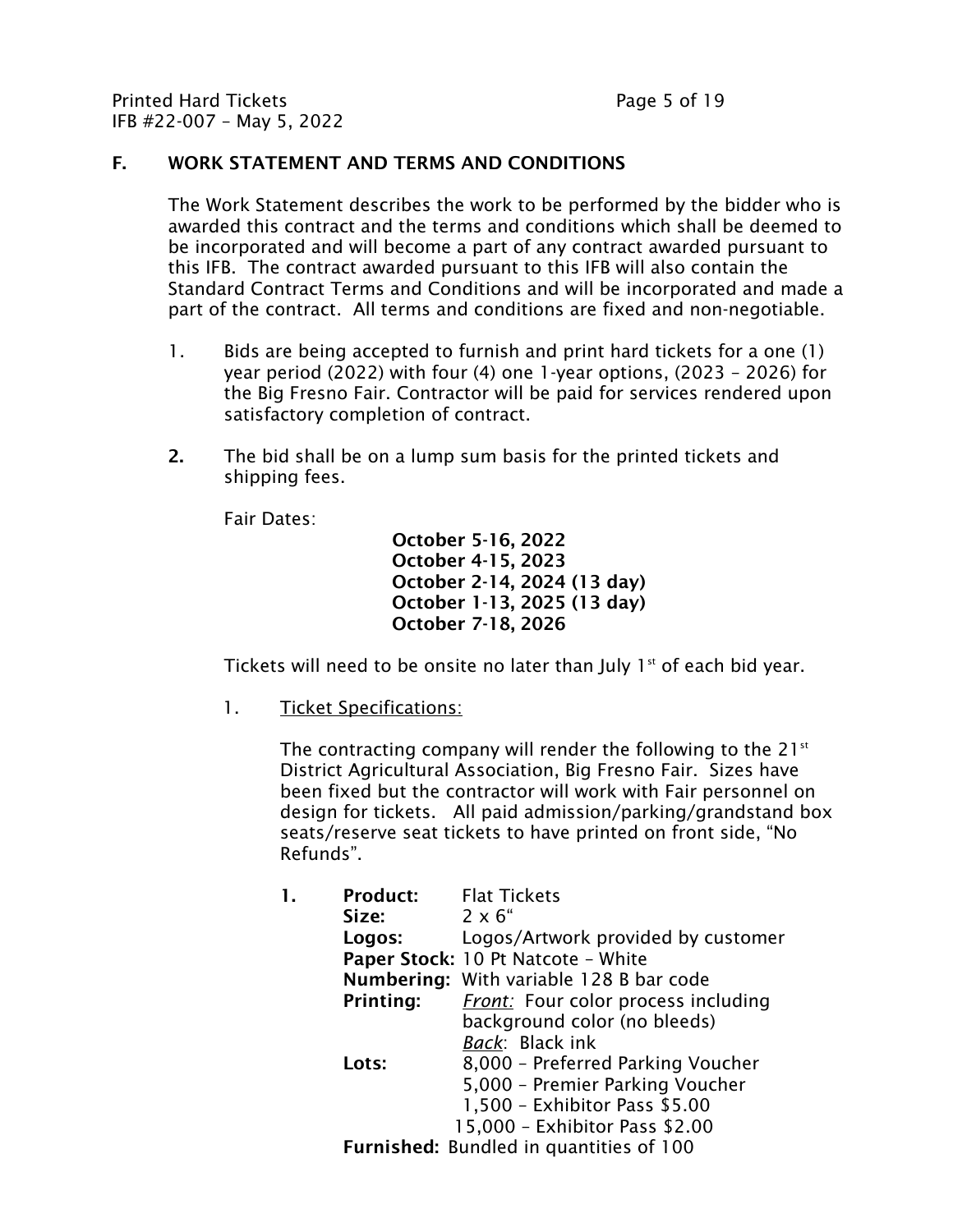Printed Hard Tickets **Printed Hard Tickets Page 6 of 19** IFB #22-007 – May 5, 2022

**Shipping:** Ship date to be determined upon receipt of order Quantity: 29,500 flat tickets

# Tickets must be bundled in quantities of 100

| 2.                                                          |                         | <b>Product:</b> Custom Sticker Ticket Book-Satin Sticker-White |  |
|-------------------------------------------------------------|-------------------------|----------------------------------------------------------------|--|
|                                                             | Size:                   | Strip #1: $9-3/4 \times 6.25$ " - Contains 6 tickets per       |  |
|                                                             |                         | strip - 405 total strips.                                      |  |
|                                                             |                         | Strip #2: $6-1/2 \times 6.25$ " - Contains 4 tickets per       |  |
|                                                             |                         | strip $-2,655$ total strips.                                   |  |
|                                                             |                         | Strip #3: $4-7/8 \times 6.25$ " - Contains 3 tickets per       |  |
|                                                             |                         | strip - 36 total strips.                                       |  |
|                                                             |                         | Strip #4: $3-1/4 \times 6.25"$ - Contains 2 tickets per        |  |
|                                                             |                         | strip-162 total strips.                                        |  |
|                                                             | Tickets:                | Each ticket size $1-5/8 \times 6.25$ "                         |  |
|                                                             | Logos:                  | Logos/Artwork provided by customer                             |  |
| Paper Stock: Custom Sticker Ticket Book-Satin Sticker-White |                         |                                                                |  |
|                                                             |                         | Perforations: Tickets have up to 8 perforations                |  |
|                                                             | Variable Data: Sec, Box |                                                                |  |
|                                                             |                         | <b>Numbering:</b> With reserved seat numbering & with variable |  |
|                                                             |                         | 128 B bar code                                                 |  |
|                                                             | Printing:               | <b>Front:</b> Four color process                               |  |
|                                                             |                         | Back: Black ink                                                |  |
|                                                             | Lots:                   | 7 color versions                                               |  |
|                                                             | Furnished: Loose        |                                                                |  |
|                                                             | Shipping:               | Ship date to be determined upon receipt of                     |  |
|                                                             |                         | Order                                                          |  |
|                                                             |                         | <b>Quantity:</b> 3,258 total strips                            |  |
| 3.                                                          | Product:                | <b>Flat Tickets</b>                                            |  |
|                                                             | Size:                   | $2 \times 5 - 1/2$ " - Includes 2 perforations                 |  |
|                                                             |                         | (3-part tickets)                                               |  |
|                                                             | Logos:                  | Logos / Artwork provided by customer                           |  |
|                                                             |                         | Paper Stock:10 Pt Natcote - White                              |  |
|                                                             |                         | Numbering: Triple Numbered - Also With variable 128 B          |  |
|                                                             |                         | bar code                                                       |  |
|                                                             | Printing:               | <b>Front:</b> Four color process including                     |  |
|                                                             |                         | background color (no bleeds)                                   |  |
|                                                             |                         | Back: Black ink                                                |  |
|                                                             | Lots:                   | All same copy and color                                        |  |
|                                                             | <b>Furnished:</b>       | Bundled in quantities of 100                                   |  |
|                                                             | Shipping:               | Ship date to be determined upon receipt of<br>order            |  |
|                                                             | Quantity:               | 3,000 flat tickets                                             |  |
| 4.                                                          | <b>Product:</b>         | <b>Plastic Cards</b>                                           |  |
|                                                             | Size:                   | $21/8 \times 33/8$ "                                           |  |
|                                                             | Logos:                  | <b>Big Fresno Fair</b>                                         |  |
|                                                             |                         |                                                                |  |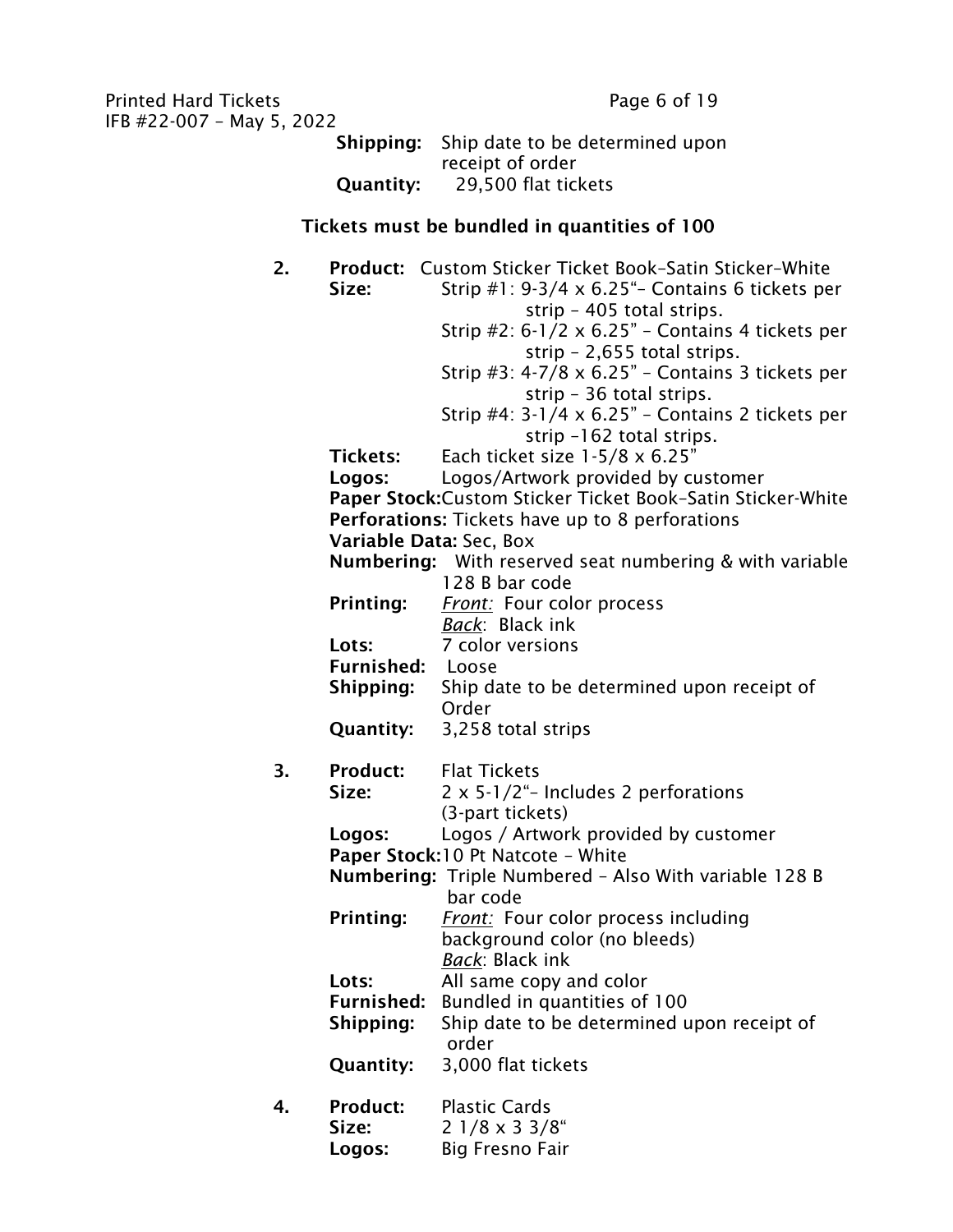Printed Hard Tickets **Printed Hard Tickets Page 7 of 19** IFB #22-007 – May 5, 2022

| J. ZUZZ |                              |                                                                                      |
|---------|------------------------------|--------------------------------------------------------------------------------------|
|         |                              | Material: 30 mil Laminated PVC                                                       |
|         |                              | <b>Numbering:</b> With variable 128 B bar code<br>bar code and human readable number |
|         | Printing:                    | <b>Front:</b> Four color process<br>Back: Black ink                                  |
|         | Misc:                        | With signature panel on back of card                                                 |
|         | Lots:                        | All same copy and color                                                              |
|         |                              | Furnished: As individual cards                                                       |
|         | Shipping:                    | Ship date to be determined upon receipt of<br>order                                  |
|         | <b>Quantity:</b>             | 2,500 plastic cards                                                                  |
| 5.      | <b>Product:</b> Roll Tickets |                                                                                      |
|         | Size:                        | $2" \times 3\frac{1}{2}$                                                             |
|         | Logos:                       | Big Fresno Fair                                                                      |
|         | <b>Printing:</b>             | Front: Black Ink                                                                     |
|         |                              | Back: Black ink                                                                      |
|         | Lots:                        | All same copy and color - See colors below                                           |
|         |                              | Furnished: Roll Tickets in rolls of 500                                              |
|         | Shipping:                    | Ship date to be determined upon receipt of<br>order                                  |
|         | <b>Quantity:</b>             | 133,000 Roll Tickets                                                                 |

- 21,000 PREMIER PARKING RECEIPT, \$15.00, 2" x 3 1/2". Display on dash. "No Return" privileges. Lock your doors. Paper to be safety board stock printed black ink, numbers red ink. 7,000 each color, three (3) colors. Front of ticket to have printed, "No Refunds" and backside disclaimer printed.
	- 7,000 Lilac (185,001-192,000)
	- 7,000 Gold (192,001-199,000)
	- 7,000 Gray (199,001-206,000)
- 80,000 PREFERRED PARKING RECEIPT, \$10.00, 2" x 3 ½". Display on dash. "No Return" privileges. Lock your doors. Paper to be safety board stock printed black ink, numbers red ink. 20,000 each color, three (3) colors. Front of ticket to have printed, "No Refunds" and backside disclaimer printed.

| Manila (206,001-226,000)<br>20.000 |
|------------------------------------|
| Buff (226,001-246,000)             |
| Salmon (246,001-266,000)<br>20.000 |
| 20,000 Green (266,001-286.000)     |
|                                    |

- 6. Fifteen (15) unnumbered samples for each ticket copy must accompany the order.
- 7. Ten (10) sample boards with each ticket listed.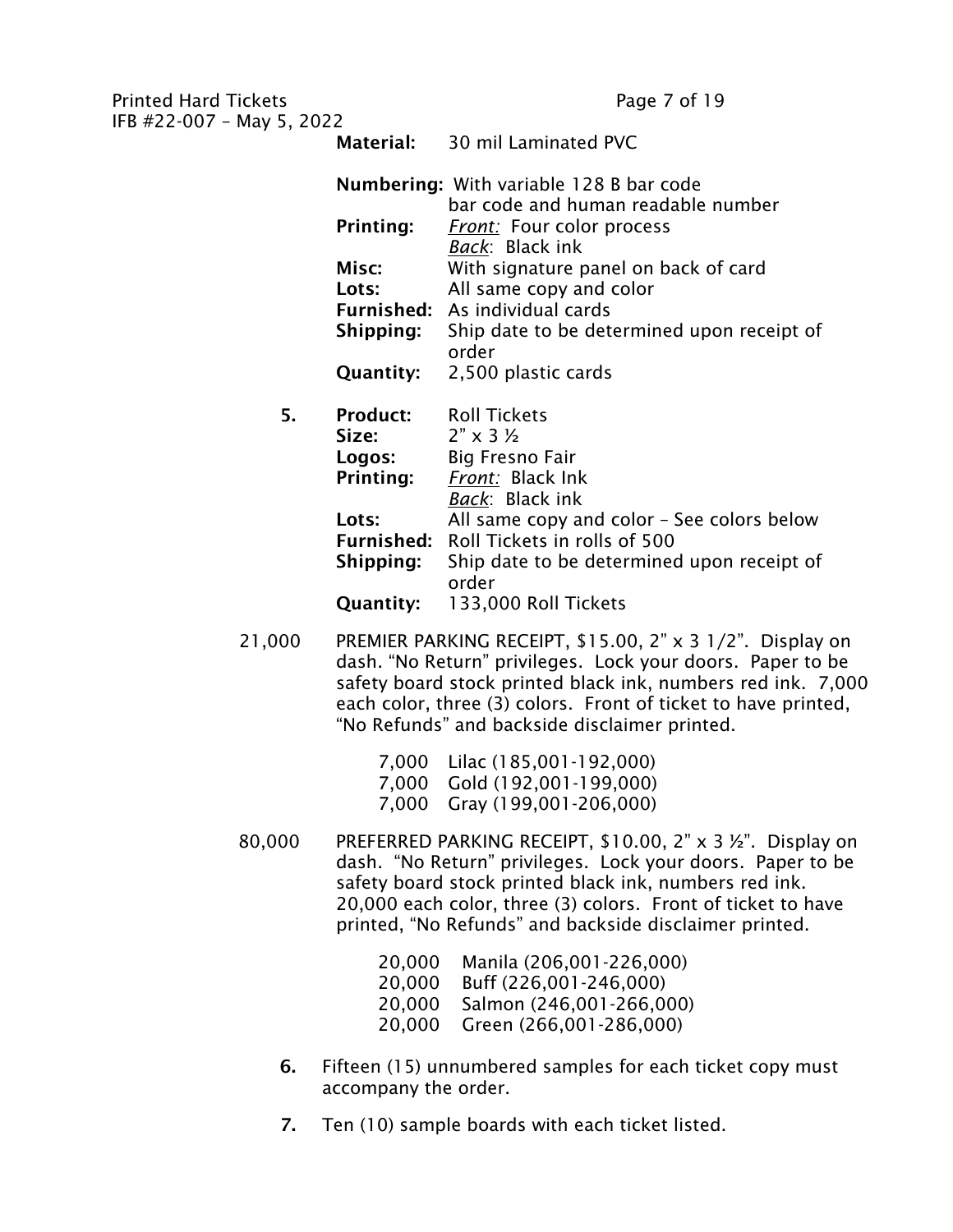Printed Hard Tickets **Printed Hard Tickets Page 8 of 19** IFB #22-007 – May 5, 2022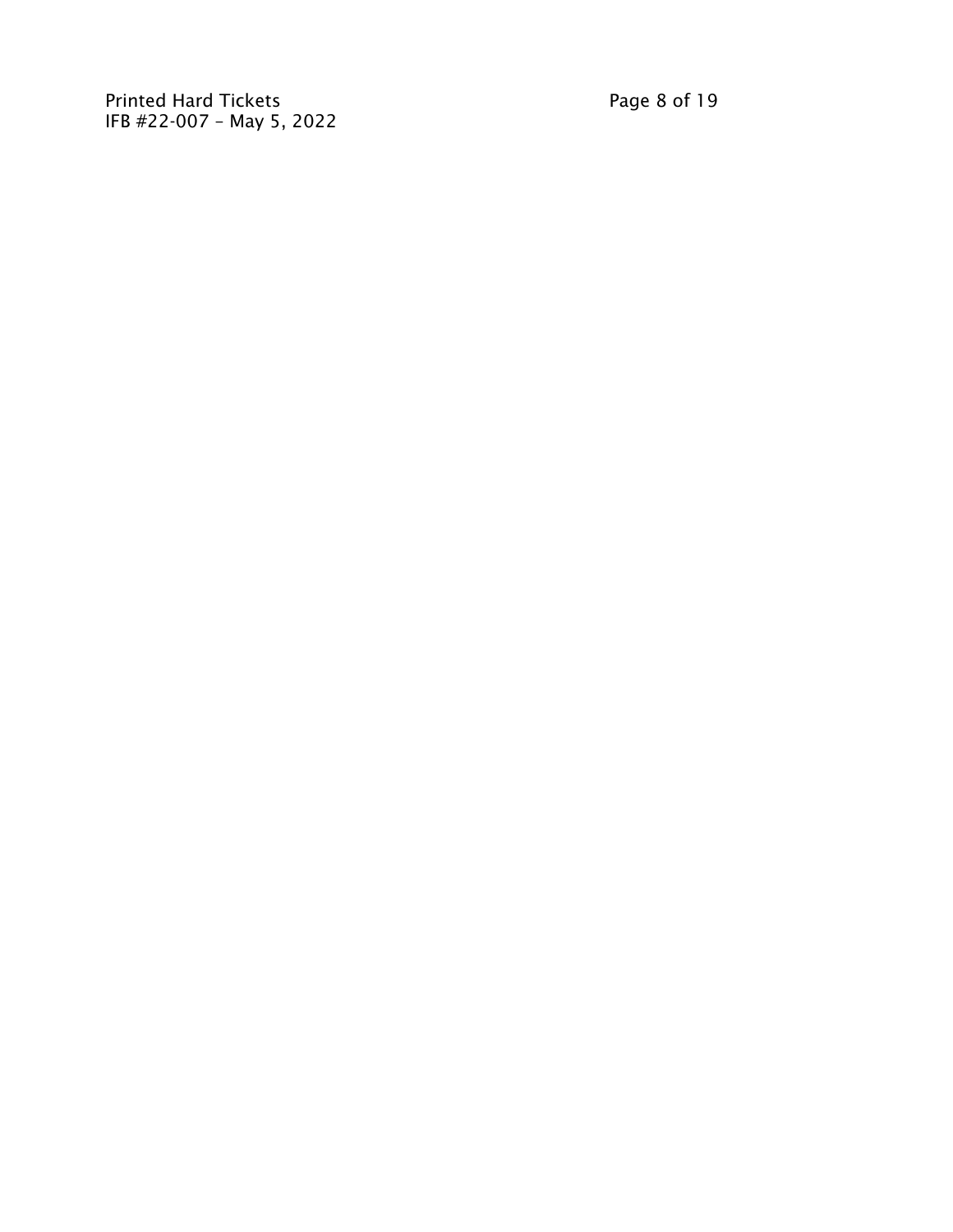Printed Hard Tickets **Page 9 of 19** IFB #22-007 – May 5, 2022

# G. CONTRACT AWARD

The contract must be awarded to the **lowest, responsible** bidder or all bids must be rejected. The DAA reserves the right to accept any or all of the lowest bid per item requested unless the bidder stipulates that their response is an "all or nothing" offer. If the lowest responsive bidder does not have the necessary quantity, the 21 $\mathrm{^{st}}$  DAA may also award up to their specified needs in accordance to low bid (if applicable).

Upon selection of a proposed bidder, a Notice of Award will be posted in public view, for five (5) working days at the DAA's Administration Office. In addition, a copy of the Notice of Award will be mailed to each bidder.

#### H. BREAKING TIES

In the event there is a tie, the tie will be broken by a toss of a coin by a  $21^{st}$ DAA designee in the presence of authorized representatives of the tied bidders.

### I. GROUNDS FOR REJECTION

- 1. A bid *shall* be rejected if:
	- It is received at any time after the exact time and date set for receipt of bids as stated in Paragraph C.
	- **•** It is not prepared in accordance with the required format or information is not submitted in the format required by this IFB.
	- The firm has submitted multiple bids in response to this IFB without formally withdrawing other bids.
- 2. A bid *may* be rejected if:
	- It contains false or misleading statements for references which do not support an attribute or conditions contended by the competitor. (The bid *shall* be rejected if, in the opinion of the 21st DAA, such information was intended to erroneously and fallaciously mislead the State in its evaluation of the bid and the attribute, condition or capability of requirement of this IFB).
	- It is unsigned.
- 3. All bids *may* be rejected in any case where it is determined that:
	- The bids are not really competitive
	- Where the cost is not reasonable, or
	- If it is deemed to be in the best interest of the State.
- 4. All bids *may* be rejected if the 21<sup>st</sup> DAA determines, at its sole discretion, that any other reason exists to reject the bid.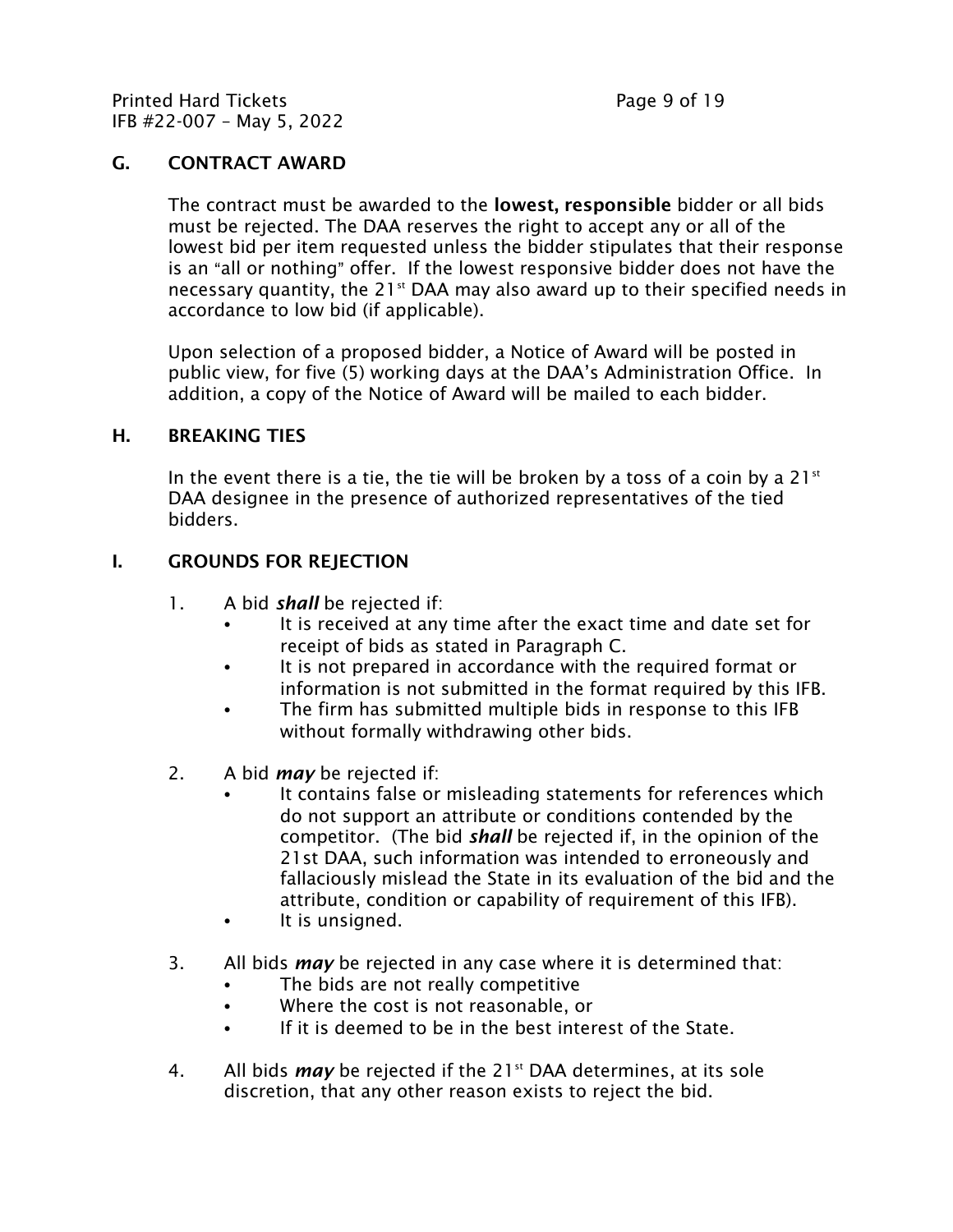Printed Hard Tickets **Page 10 of 19** Page 10 of 19 IFB #22-007 – May 5, 2022

# J. RIGHT TO REJECT ANY OR ALL BIDS

It is the policy of the DAA not to solicit bids unless there is a bona fide intention to award a contract. In the rare case where solicitation for informational and planning purposes is intended, the document will so indicate. However, without limitation by reason of the foregoing explanation, the 21 $\mathrm{st}$  DAA reserves the right to reject any or all bids or to cancel the IFB at any time during process.

# K. BID PROTESTS (Public Contact Code, Section 10341 to 10345)

- 1. Protest Procedures:
	- a. Standing and Grounds for Protests:
		- (1) Protests can be filed only by a Proposer or Bidder submitting a bid or proposal in response to one of the Competitive Bidding Procedures (IFB, RFP or Solicitation) described in paragraph G.
		- (2) All protests will be reviewed and decided on written submissions only.
		- (3) Protests must be based only upon one or more of the following grounds:
			- (a) The District violated a law or regulation; or
			- (b) The District failed to follow the procedures and adhere to requirements set forth in the competitive solicitation or any addendum thereto.
	- b. Jurisdiction for Consideration of Protests: There is no jurisdiction for the District to consider a protest if:
		- (1) The District rejects all bids or proposals.
		- (2) The protestant does not meet the requirements of paragraph 1.a. above.
		- (3) The protest was not timely submitted.
		- (4) The contract award is for a type of contract not subject to the protest procedures.
	- c. Procedural Requirements for Protests:
		- (1) A protest must be initiated by filing the Notice of Protest in writing with the District's Administration Office by 4:00 PM not later than five calendar days after the posting of the Notice of Intent to Award.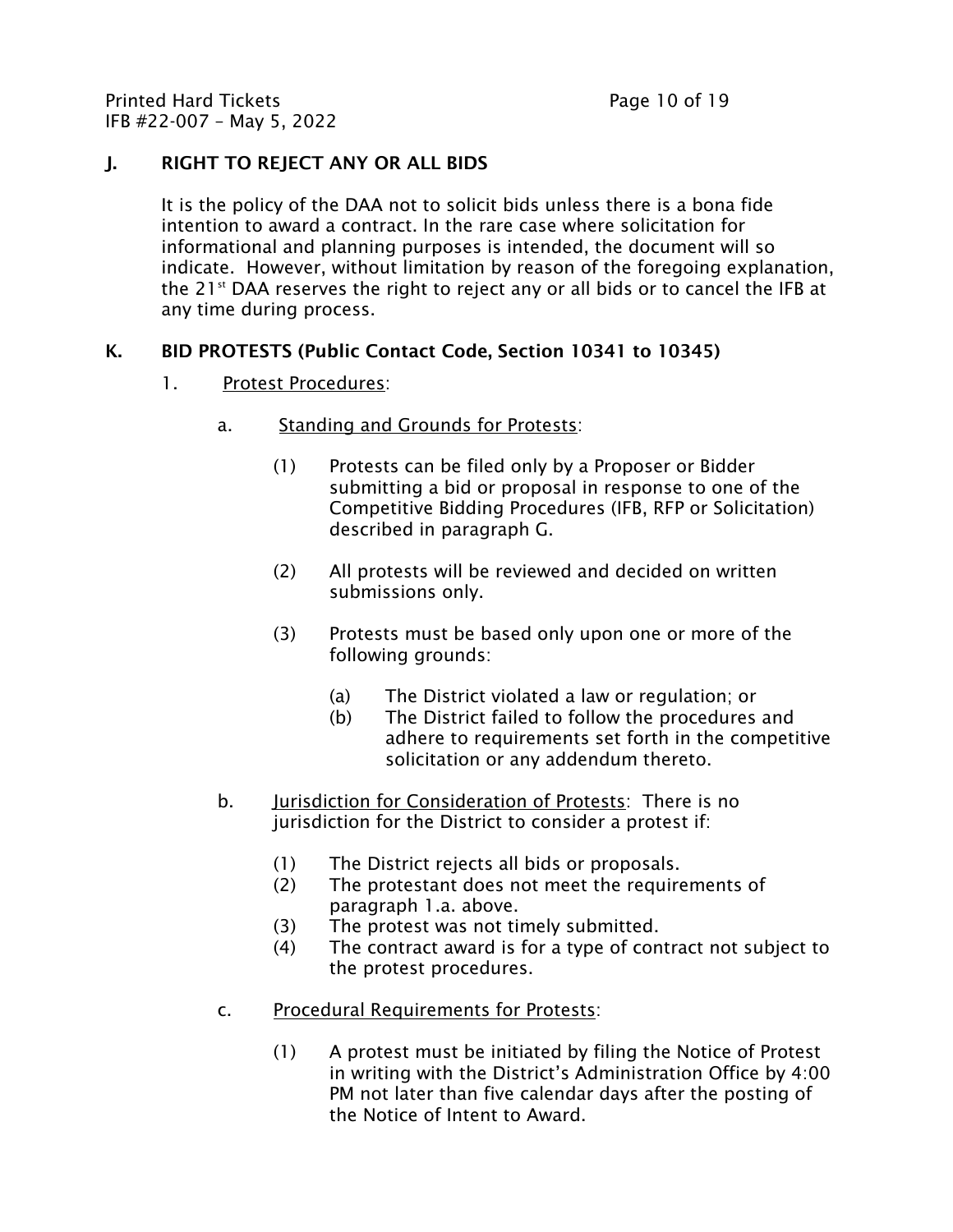Printed Hard Tickets **Printed Hard Tickets Page 11 of 19** IFB #22-007 – May 5, 2022

> The written Notice of Protest must be physically delivered to the District's Administration Office in hard copy. Emailed protests and fax protests are not acceptable and will not be considered. The failure to timely file a protest shall constitute an irrevocable waiver of the Bidder or Proposer's right to protest.

- (2) The Notice of Protest must include the name, address, and telephone number of the protestant and of the person representing the protesting party, if any, and must be signed by the protestant or the protestant's representative. The Notice of Protest may, but is not required to, contain the information described in Paragraph (3) below.
- (3) After filing an Initial Protest, the protestant has five calendar days to file a detailed written statement of the protest grounds if, the Notice of Protest did not contain the complete grounds for the protest. The detailed written statement must be physically delivered in writing to the District's Administration Office by 4:00 PM not later than five calendar days after the Notice of Protest is filed. Emailed and/or faxed detailed written statements are not acceptable and will not be considered. The detailed written statement must contain a complete statement of any and all grounds for the protest, including, without limitation, all facts, supporting documentation, legal authorities and argument in support of the grounds for the bid protest. The detailed written protest must refer to the specific portions of all documents which form the basis of the protest.
- (4) Any protest not conforming to Paragraphs c. (1) through (3), inclusive, shall be rejected by the District as invalid. The procedures and time limits set forth in Paragraph 2.c. are mandatory and are the protestant's sole and exclusive remedy in the event of any protest. Failure to comply with these procedures shall constitute a waiver of any right to further pursue the protest, including filing a Government Code Claim or judicial or other legal proceedings.
- (5) During the pendency of a valid protest, the contract may not be awarded until the protest is withdrawn or the District has rendered a decision.
- (6) The CEO of the District shall determine if the protest is in conformance with Paragraphs 2.c. (1) through (3), inclusive.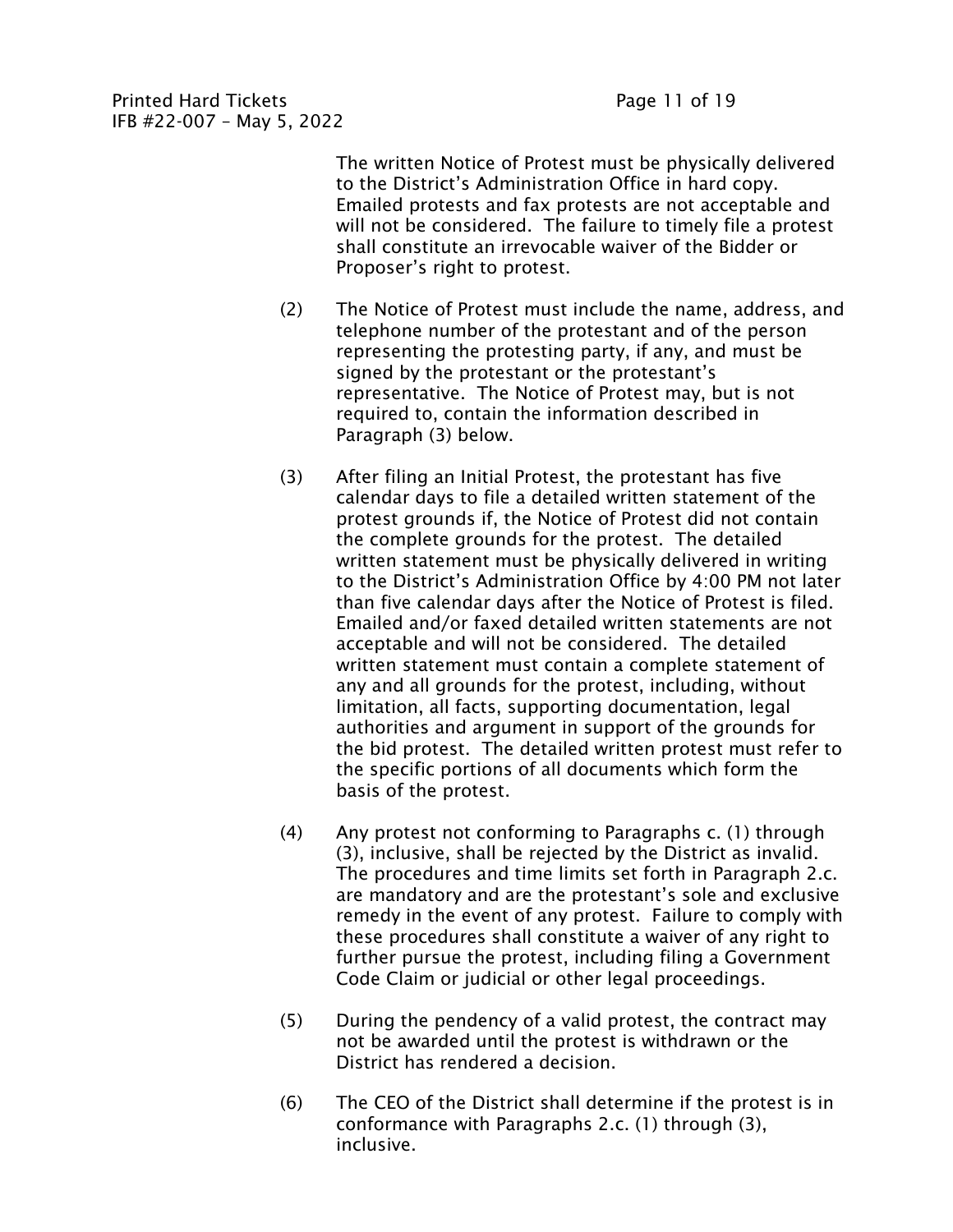Printed Hard Tickets **Page 12 of 19** Page 12 of 19 IFB #22-007 – May 5, 2022

> Further, the CEO may attempt to informally resolve protests to the satisfaction of all parties before proceeding with the protest.

> In the event informal efforts to resolve the protest are not successful, the CEO, after determining that the protest is based on permissible grounds and filed in strict conformity with the procedural requirements, shall appoint a hearing officer. The hearing officer may request additional information and specify a time limit for submission of the information. The hearing officer shall determine the matter on all written submissions and submit a recommended written decision to the Board within thirty days of the final submission of evidence and legal authorities.

(7) The District Board will render a final determination and disposition of a protest by taking action to adopt, modify, or reject the hearing officer's recommended written decision. Action by the Board relative to a protest shall be final and not subject to appeal or consideration.

# L. SMALL BUSINESS PREFERENCE

State law allows certified small business (SB) and micro-business (MB) firms and non-small businesses who subcontract with a certified SB/MB firm(s) for at least 25% of the net bid price, to receive a 5% bidding preference on applicable state solicitations. The effect of the preference is to help SB/MB be more competitive in the bid process, thereby enhancing state contract awards directly or indirectly to SB/MB. The preference is only used for computation purposes to determine the winning bidder, the actual bid amount.

If claiming the 5% small business preference and are a SB or MB, or if your application is on file with Office of Small Business and DVBE Services (OSDS), or if you are claiming the preference as a non-small business subcontracting with certified SB/MB, list the small businesses you commit to subcontract with for a commercially useful function in the performance of the contract. The list of subcontractors shall include:

 Name Address Phone Number Description of work to be performed Dollar amount or percentage per sub-contractor

Also include the sub-contractor's certification or indicate if application(s) are on file with OSDS.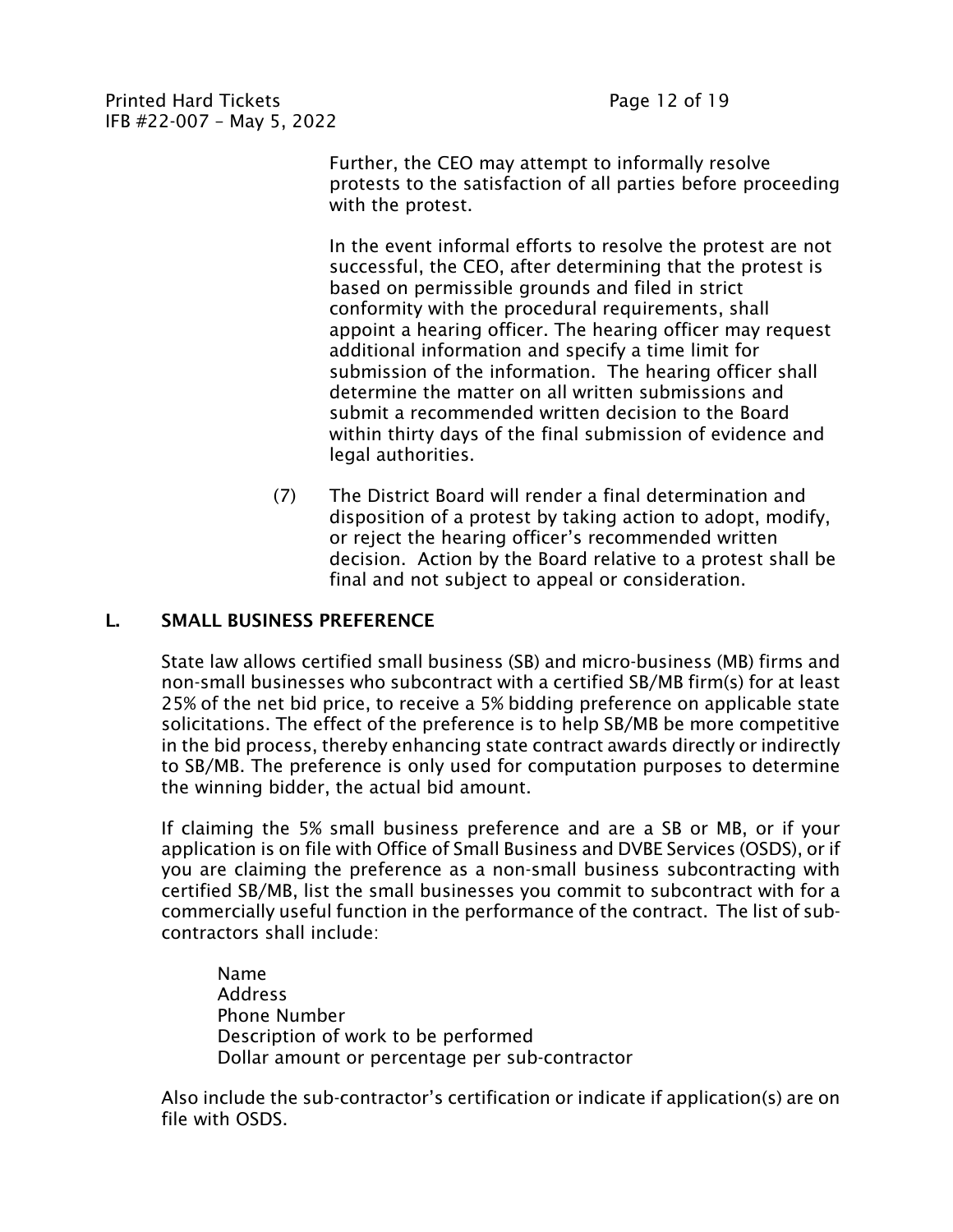# Certification Application

To apply, access the online Small Business Certification Application (STD. 813), or to receive a hard-copy form by mail, e-mail osdchelp@dgs.ca.gov or call (800) 559-5529 or (916) 375-4940.

A complete certification application package must be received by the OSDS no later than 5 p.m. of the bid due date. The certification effective date will be the date the application is properly received and deemed **complete** by the OSDS. Incomplete application submittals will delay the certification status and may result in loss of the five (5) percent preference eligibility. For more information, email osdchelp@dgs.ca.gov or call (916) 375-4940. You may mail, hand-deliver or express-mail your package to:

> Office of Small Business and DVBE Services (OSDS) ATTN: BDD Unit 707 Third Street, 1st Floor, Room 1-400 West Sacramento, CA 95605

### M. INSURANCE (APPLICABLE)

The bidder awarded the contract shall provide a Certificate of Insurance including an amount of \$2,000,000 in general liability coverage for contracts of a hazardous nature and/or \$1,000,000 for other contracts for which liability insurance is required, automobile liability insurance required if used on-grounds, insurance per occurrence for bodily injury and property damage liability combined prior to the time of entering into a contract to be let pursuant to this IFB. Workers Compensation Insurance Coverage and proof of coverage is required. The certificate must include:

- $\blacksquare$  evidence of authorized insurance coverage for the term of the contract which includes set up and tear-down;
- $\blacksquare$  a 30-day cancellation notice;
- **EXECT** the Fairgrounds with address shown as certificate holder; and
- $\blacksquare$  the additional insured paragraph in the following exact words:

"That the State of California, the California Fair Services Authority, the District Agricultural Association, County Fair, the County in which the County Fair is located, Lessor/Sublessor if fair site is leased/subleased, Citrus Fruit Fair, California Exposition and State Fair, or Entities (public or non-profit) operating California designated agricultural fairs, their directors, officers, agents, servants, and employees are made additional insured, but only insofar as the operations under this contract are concerned."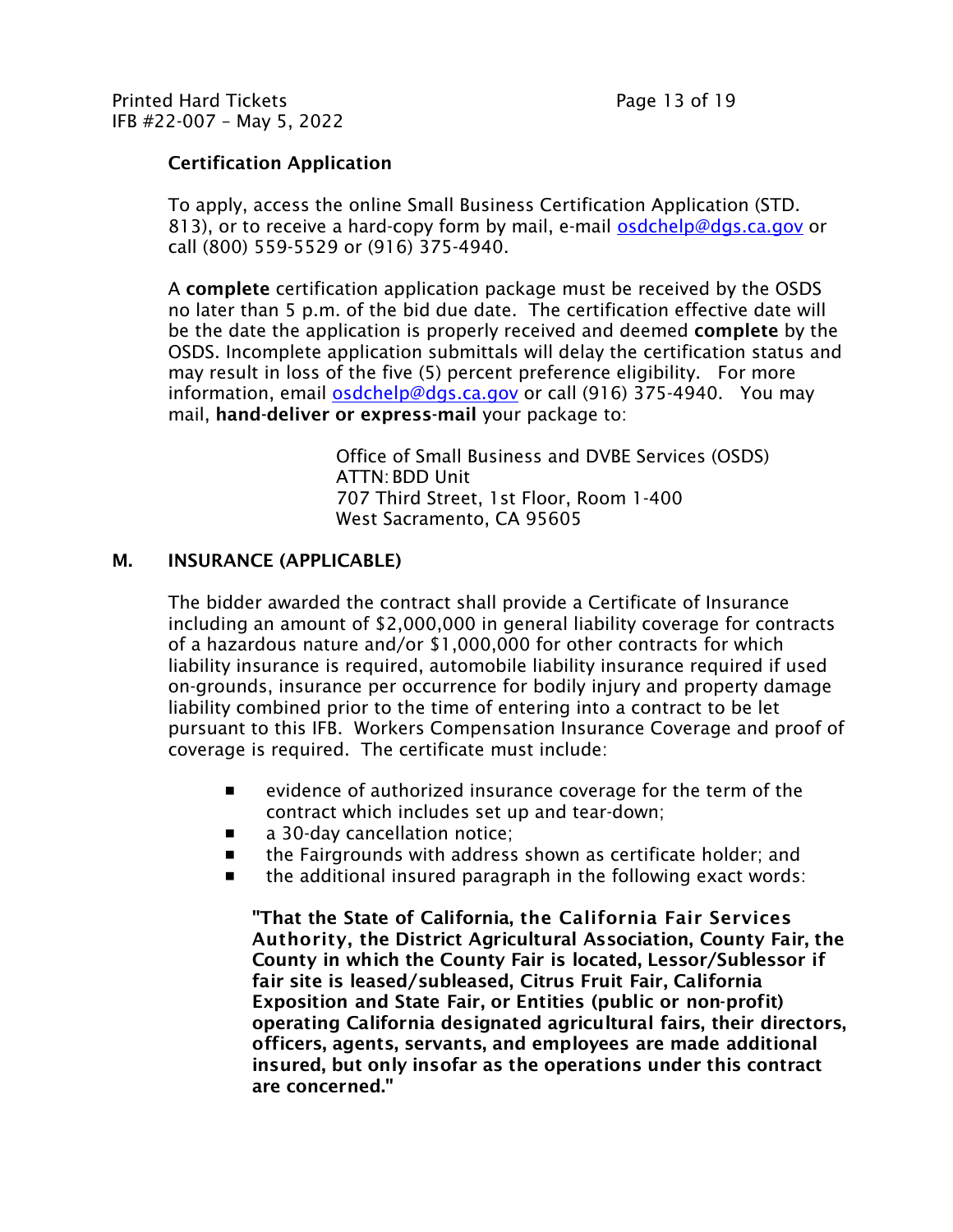Printed Hard Tickets **Page 14 of 19** Page 14 of 19 IFB #22-007 – May 5, 2022

#### N. DISABLED VETERAN BUSINESS ENTERPRISE (DVBE) PROGRAM REQUIREMENTS

Note to bidders: The DVBE contracting option for this solicitation is stated below. To avoid having your bid deemed non-responsive, please carefully follow the instructions provided.

#### DVBE Incentive Only

The Fair elects to include DVBE Incentive for this solicitation but waives the program requirement.

Bidders must complete and return the attached: Bidder Declaration, GSPS-05-105 (08/09) and DVBE Declarations – STD 843 (5/06) as applicable.

The enclosed DVBE Attachments are made part of this IFB. Bidders must complete and return the attached Bidder Declaration, GSPS-05-105 (08/09) and DVBE Declarations – STD 843 (5/06) as applicable. See also attached Exhibit "C" California Disabled Veterans Business Enterprise Requirements for information on how to comply.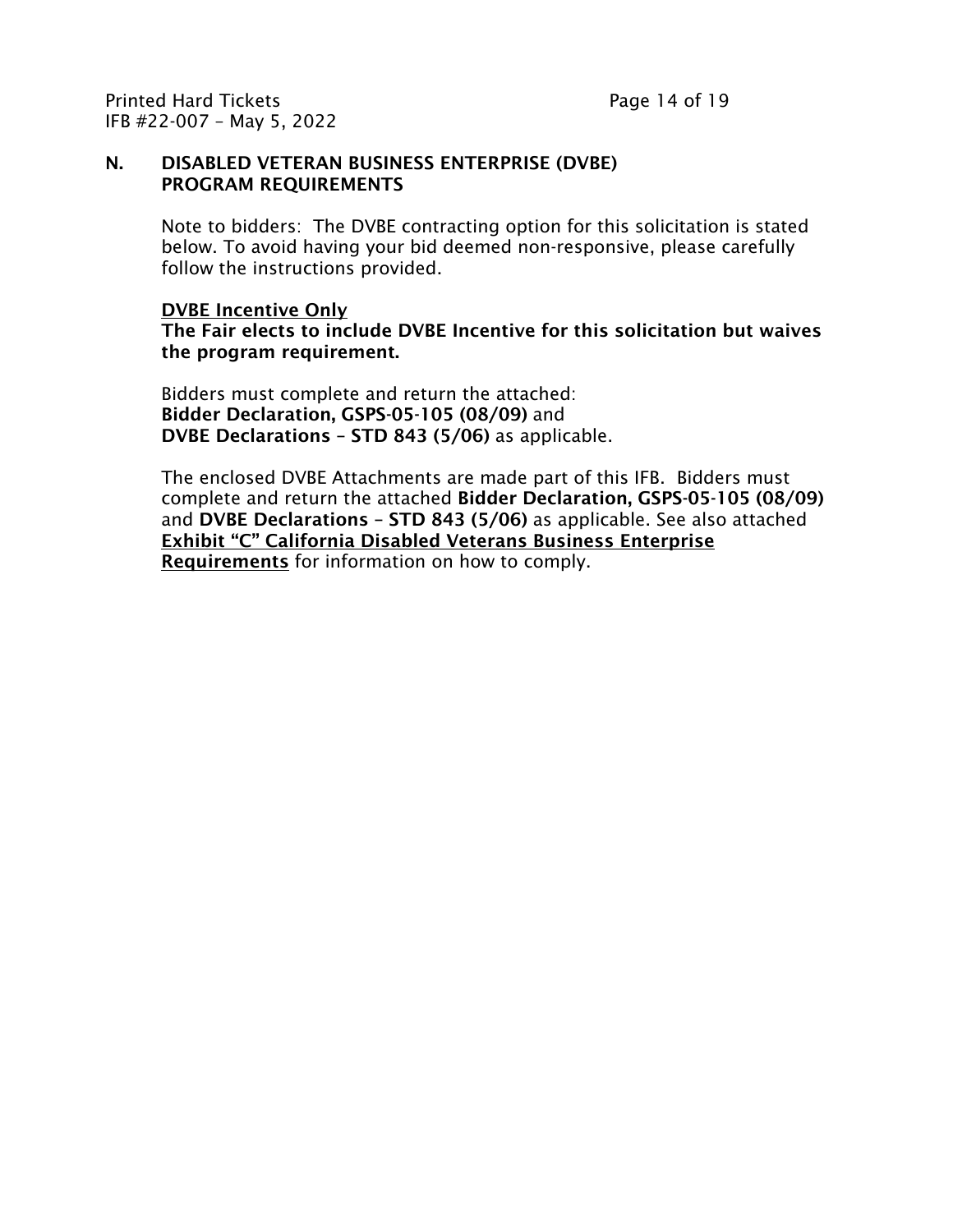# FORMS SECTION

### A. FORMS TO BE COMPLETED AND SUBMITTED BY BIDDER

- Bidder/Contractor Status Form, completed and signed (mandatory).
- Financial Proposal Bid Form, completed and signed (mandatory).
- **E** Applicable DVBE documentation as described in section N of this document. (Exhibit "C")
- $\blacksquare$  Technical Bid Form

# B. DOCUMENTS TO BE COMPLETED BY DAA

■ Notice of Proposed Award, after proposed awardee is determined.

# C. DOCUMENTS THAT ARE PART OF THE CONTRACT TO BE AWARDED

- Std. 210 (short form) or Std. 213 (standard agreement)
- General Terms and Conditions (GTC 04/2017) (Exhibit "A")
- CFSA Insurance Requirements (revised January, 2022) (Exhibit "B")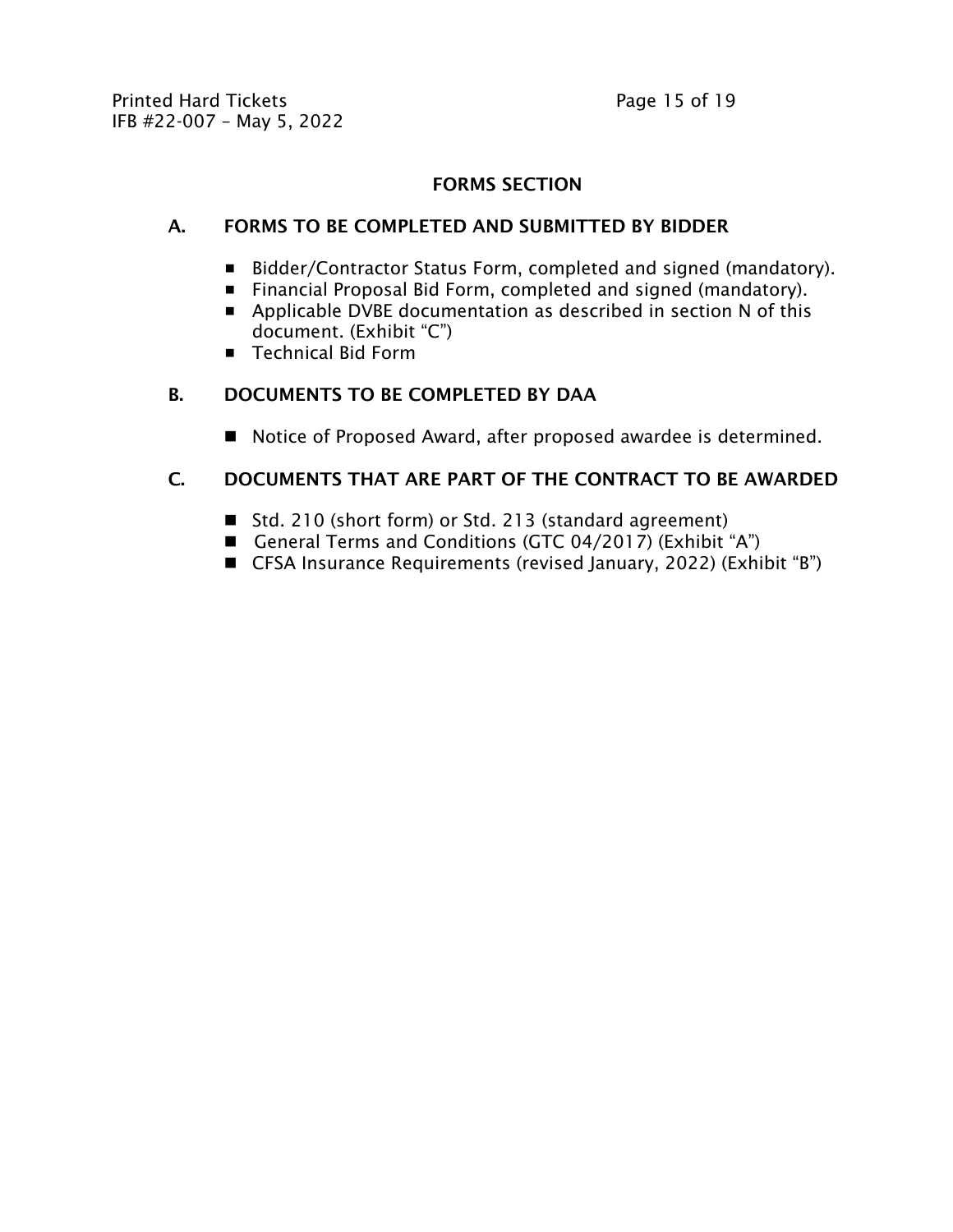Printed Hard Tickets **Page 16 of 19** Page 16 of 19 IFB #22-007 – May 5, 2022

TECHNICAL BID FORM

BIDDER'S NAME:

FAIR:

\_\_\_\_\_\_\_\_\_\_\_\_\_\_\_\_\_\_\_\_\_\_\_\_\_\_\_\_\_\_\_\_\_\_\_\_\_\_\_\_\_\_\_\_\_\_\_\_\_\_\_\_\_\_\_\_\_\_\_\_\_\_\_\_\_\_

The undersigned declares under penalty under the laws of the State of California that the matters set forth in this "Technical Bid Form" and all attachments thereto and enclosures therewith, if any, are true.

The undersigned hereby bids and agrees to furnish all equipment, apparatus, labor, supplies, and other facilities and incidentals necessary and/or required to perform all work required for the above-named Fair in the manner and time prescribed in the IFB and such addenda thereto as may be issued prior to bid opening date (please complete acknowledgements of receipts below) and all other contract documents as defined in the Standard Agreement. Bidder hereby acknowledges receipt of all Addenda to this Request for Proposal by completing the following:

| Addenda No.<br>and acknowledged                 | Bidder's initials ___________ Received |  |
|-------------------------------------------------|----------------------------------------|--|
| Addenda No. _______________<br>and acknowledged | Bidder's initials __________ Received  |  |
| Addenda No. _______________<br>and acknowledged | Bidder's initials ___________ Received |  |

Each "Technical Bid Form" submitted shall include the items below:

1. All attachments appropriately numbered

2. Other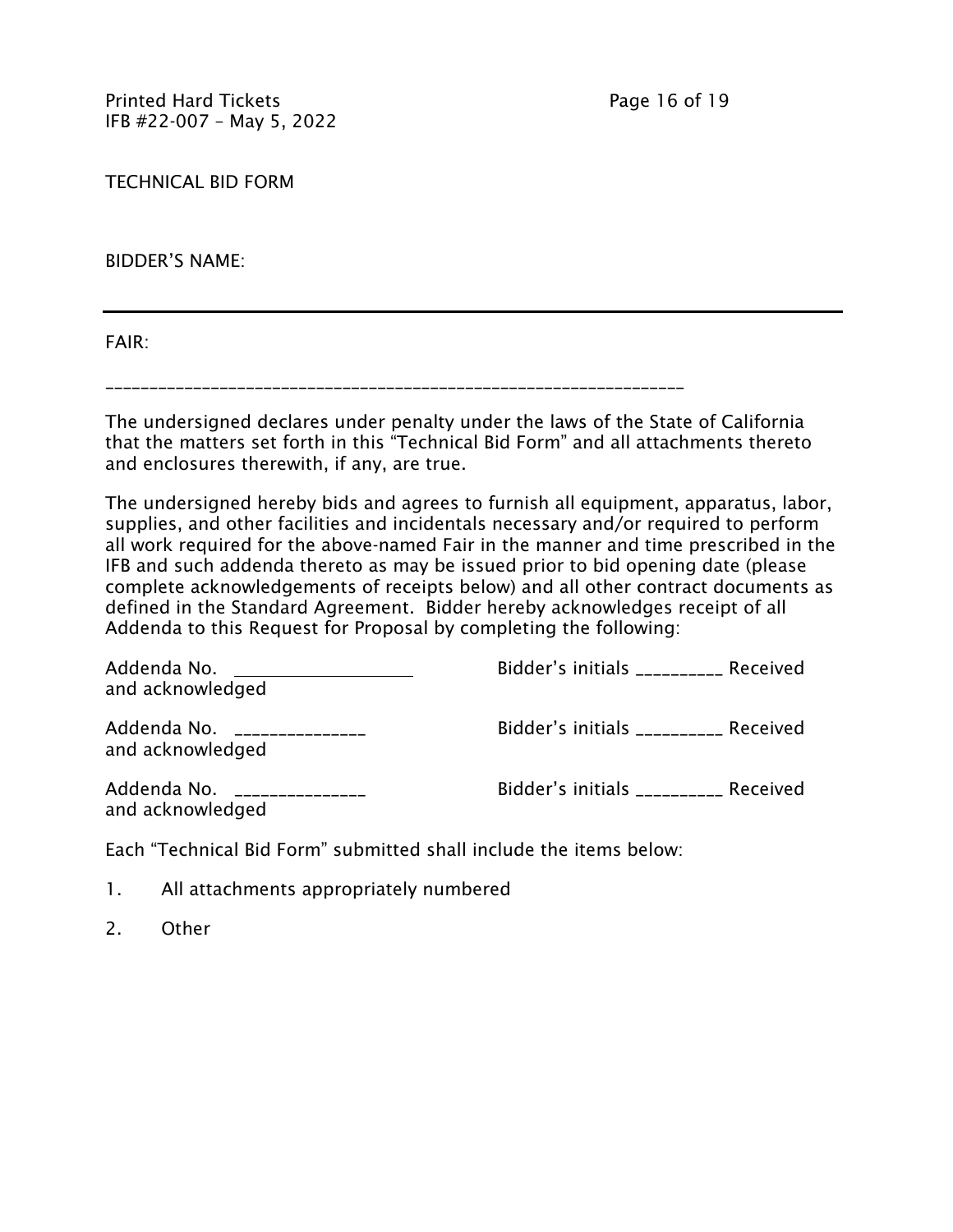Printed Hard Tickets **Page 17 of 19** Page 17 of 19 IFB #22-007 – May 5, 2022

### BIDDER/CONTRACTOR STATUS FORM Page 1 of 2

|                                                                                 | STATUS OF CONTRACTOR PROPOSING TO DO BUSINESS (PLEASE CHECK ONE)                                                                                       |  |
|---------------------------------------------------------------------------------|--------------------------------------------------------------------------------------------------------------------------------------------------------|--|
|                                                                                 | ____ Individual _____ Limited Partnership _____ General Partnership _____Corporation                                                                   |  |
| Individual (Please check one)<br>________ Resident _______________ Non-Resident |                                                                                                                                                        |  |
| Smith; not J. Roe Smith or not John R. Smith).                                  | If a sole proprietorship, state the true full name of sole proprietor (i.e., John Roe                                                                  |  |
|                                                                                 | Partnership (Please check one) _____ General Partnership _____ Limited Partnership                                                                     |  |
|                                                                                 | If a partnership, list each partner identifying whether limited partner(s),<br>stating their true full name and their interest in the partnership:     |  |
|                                                                                 |                                                                                                                                                        |  |
|                                                                                 |                                                                                                                                                        |  |
| Corporation                                                                     |                                                                                                                                                        |  |
|                                                                                 | If not a California corporation in good standing, please state the date the<br>corporation was authorized to do business in California:_______________ |  |
| <b>CURRENT OFFICERS:</b>                                                        |                                                                                                                                                        |  |
|                                                                                 |                                                                                                                                                        |  |
|                                                                                 |                                                                                                                                                        |  |
|                                                                                 |                                                                                                                                                        |  |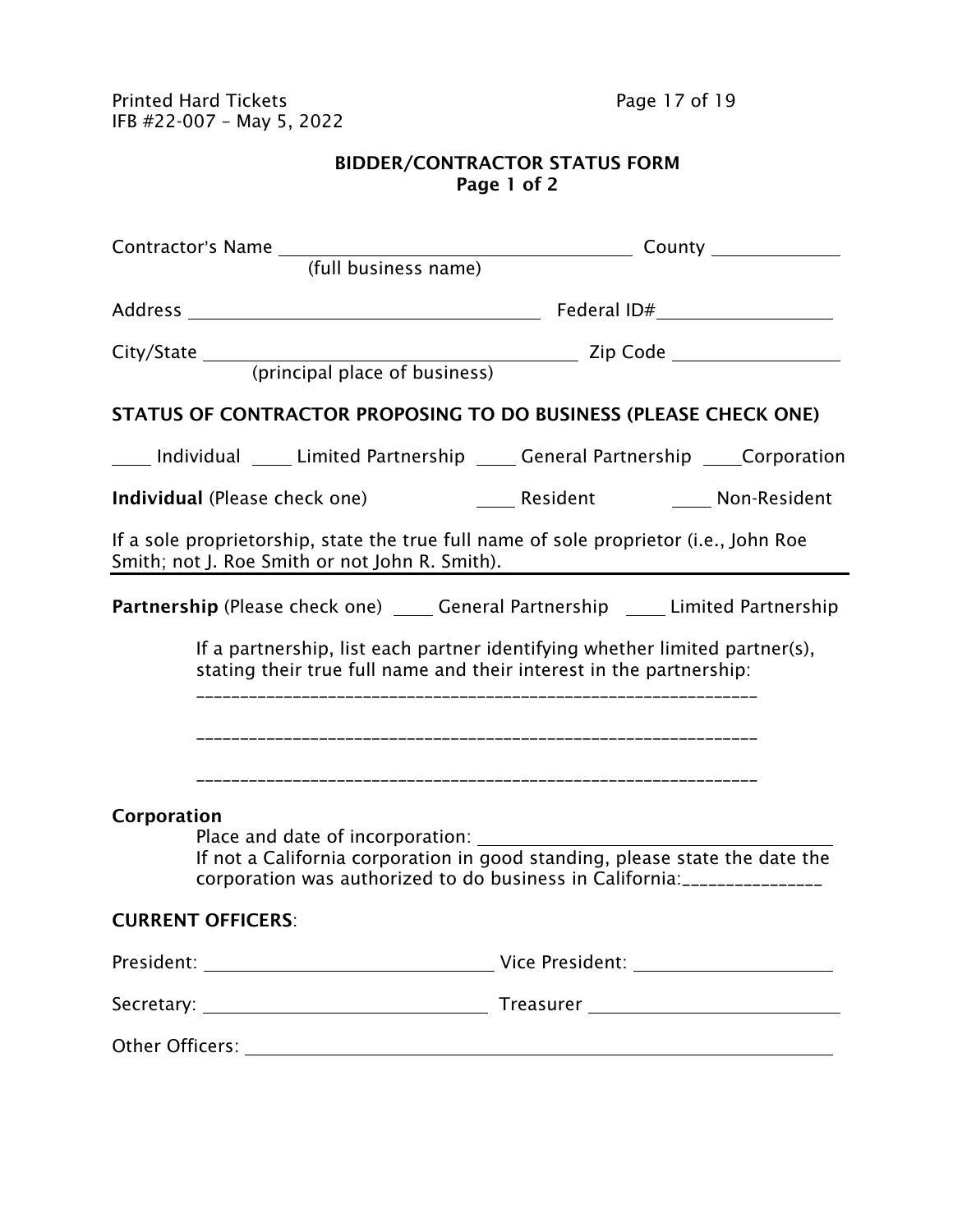### BIDDER/CONTRACTOR STATUS FORM Page 2 of 2

#### All must answer:

Are you subject to Federal Backup Withholding? Yes No

#### Fictitious Name:

If contractor is doing business under a fictitious business name and will be performing under the fictitious name, please attach a clearly legible copy of the current fictitious filing.

### Small Business Preference:

Are you claiming preference as a small business in reference to this IFB? Fes No

 If yes, the bidder must submit OSDS's Small Business Certification Approval Letter; or if claiming the preference as a non-small business subcontracting with SB/MB(s), list the small business subcontractors. Also include the sub-contractor's certification or indicate if applications(s) are on file.

Your small business ID number:

# Pending Litigation or Hearings:

Are any civil or criminal litigation or administrative hearings currently pending against the bidder's organization, owners, officers or employees? \_\_\_\_ Yes \_\_\_ No

If yes, please state the case number, agency or court where pending and status of litigation or hearing:

\_\_\_\_\_\_\_\_\_\_\_\_\_\_\_\_\_\_\_\_\_\_\_\_\_\_\_\_\_\_\_\_\_\_\_\_\_\_\_\_\_\_\_\_\_\_\_\_\_\_\_\_\_\_\_\_\_\_\_\_\_\_\_\_\_\_\_\_\_\_\_\_\_\_\_\_\_\_\_\_\_\_\_\_ \_\_\_\_\_\_\_\_\_\_\_\_\_\_\_\_\_\_\_\_\_\_\_\_\_\_\_\_\_\_\_\_\_\_\_\_\_\_\_\_\_\_\_\_\_\_\_\_\_\_\_\_\_\_\_\_\_\_\_\_\_\_\_\_\_\_\_\_\_\_\_\_\_\_\_\_\_\_\_\_\_\_\_\_ \_\_\_\_\_\_\_\_\_\_\_\_\_\_\_\_\_\_\_\_\_\_\_\_\_\_\_\_\_\_\_\_\_\_\_\_\_\_\_\_\_\_\_\_\_\_\_\_\_\_\_\_\_\_\_\_\_\_\_\_\_\_\_\_\_\_\_\_\_\_\_\_\_\_\_\_\_\_\_\_\_\_\_\_ \_\_\_\_\_\_\_\_\_\_\_\_\_\_\_\_\_\_\_\_\_\_\_\_\_\_\_\_\_\_\_\_\_

The DAA reserves the right to verify the information provided on this form by the bidder during the IFB process.

I declare under penalty of perjury that the above information is true and correct and that I am authorized to sign this status form on behalf of the

(Print Name) (Date)

l

l

(Signature)

If this status form is not completely filled out, signed and submitted with bidder's *response to the IFB, the bid will be rejected as non-responsive.*